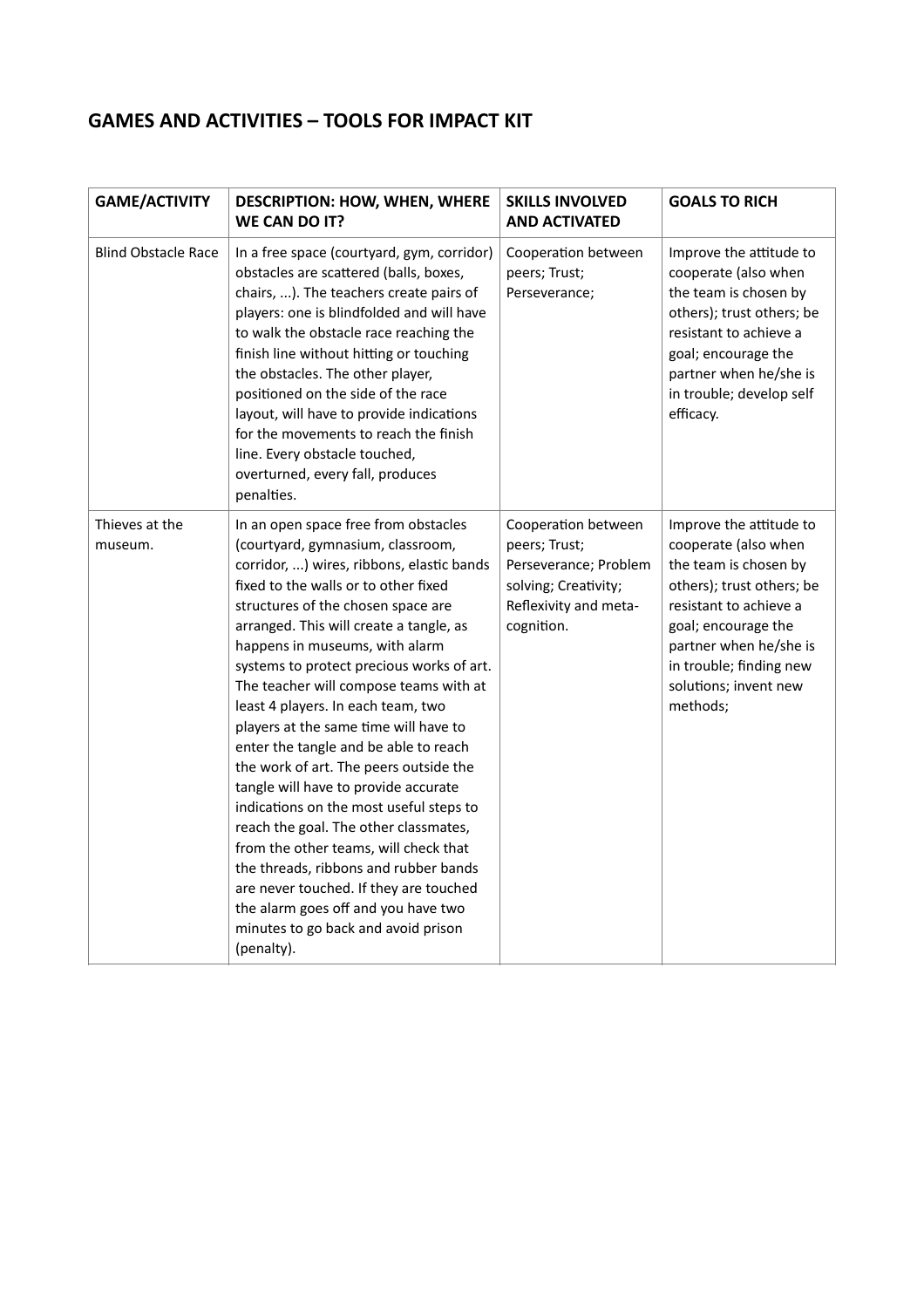| The centipede | In an open space free from obstacles<br>(courtyard, gymnasium, classroom,<br>corridor, ) a starting line and a finish<br>line, with a distance of at least ten<br>meters are fixed. The teacher creates<br>teams of 4 members. One player places<br>himself on the ground, resting his hands,<br>feet and knees (like a dog). Another<br>player rests his ankles on the shoulders<br>of the first partner and supports himself<br>with his hands resting on the ground<br>(belly down). The third player places his<br>ankles on the back of the first player and<br>supports himself on the ground with his<br>hands and arms extended (face up); and<br>the last is placed in the same position<br>face up, placing the ankles on the<br>shoulders of the partner and supporting<br>himself with his hands and arms<br>extended (face up). The result is a<br>millipede that has to walk in a slow and<br>coordinated way to get to the end of the<br>path without falling. | Cooperation between<br>peers; Energy; | Improve the attitude to<br>cooperate (also when<br>the team is chosen by<br>others); trust others; be<br>resistant to achieve a<br>goal; improve energy and<br>use it in a balanced way<br>with that of others. |
|---------------|-------------------------------------------------------------------------------------------------------------------------------------------------------------------------------------------------------------------------------------------------------------------------------------------------------------------------------------------------------------------------------------------------------------------------------------------------------------------------------------------------------------------------------------------------------------------------------------------------------------------------------------------------------------------------------------------------------------------------------------------------------------------------------------------------------------------------------------------------------------------------------------------------------------------------------------------------------------------------------|---------------------------------------|-----------------------------------------------------------------------------------------------------------------------------------------------------------------------------------------------------------------|
| Circle time   | Within the classroom, the pupils sit on<br>the ground in a circle. Some were<br>assigned positions of responsibility the<br>previous month (ensuring the order of<br>the queue while going to lunch; ensuring<br>that separate waste collection is done;<br>keeping the notebooks in the closet;<br>measuring the outside and inside<br>temperature every day, etc.). During the<br>circle time each child who had an<br>assignment must be evaluated by the<br>peers; and it must also evaluate itself.<br>The activity takes place every month<br>with rotation of assignments between<br>different pupils.                                                                                                                                                                                                                                                                                                                                                                 | responsibility; critical<br>thinking; | it helps to develop<br>awareness of one's<br>limitations and to<br>imagine better and more<br>effective ways to do<br>things; favors respect for<br>the tasks assigned for<br>the common good                   |
| Debate        | The teacher divides the class into two<br>teams and assigns a topic on which each<br>team will have to work to produce<br>arguments and counter arguments with<br>respect to the topic. The choice of the<br>topic must be made with care,<br>identifying a topic that animates a<br>debate.                                                                                                                                                                                                                                                                                                                                                                                                                                                                                                                                                                                                                                                                                  | Cooperation; creativity;<br>energy    | The game favors the<br>development of<br>creativity, the association<br>of ideas, the innovation,<br>the problem solving<br>attitude                                                                            |